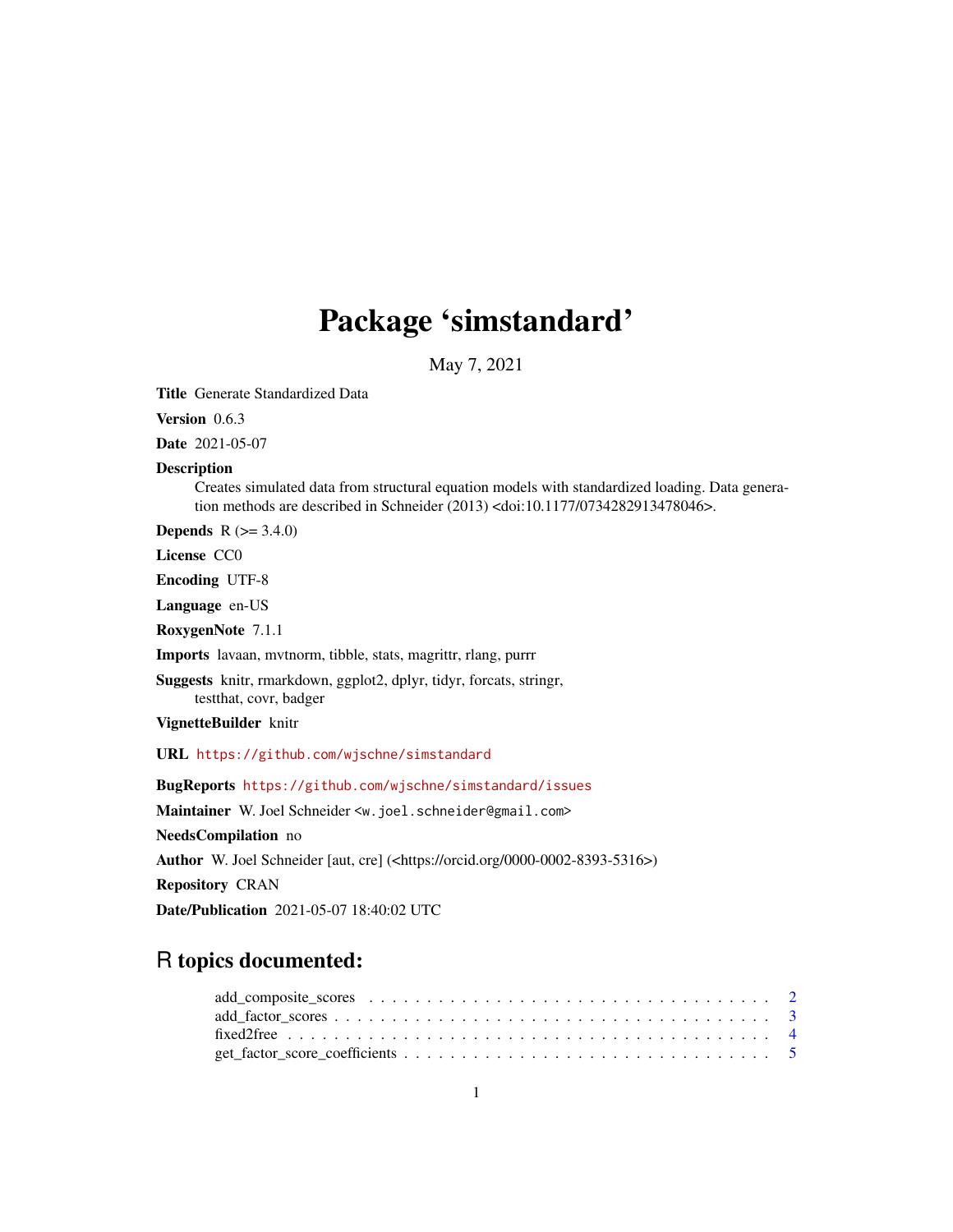<span id="page-1-0"></span>

| Index |                                                                                                                                                | 14 |
|-------|------------------------------------------------------------------------------------------------------------------------------------------------|----|
|       |                                                                                                                                                |    |
|       |                                                                                                                                                |    |
|       |                                                                                                                                                |    |
|       |                                                                                                                                                |    |
|       |                                                                                                                                                |    |
|       |                                                                                                                                                |    |
|       |                                                                                                                                                |    |
|       | $get_factor_score_vality_s$ $se$ $\ldots$ $\ldots$ $\ldots$ $\ldots$ $\ldots$ $\ldots$ $\ldots$ $\ldots$ $\ldots$ $\ldots$ $\ldots$ $\ldots$ 6 |    |
|       |                                                                                                                                                |    |

add\_composite\_scores *For each latent variable in a structural model, add a composite score to observed data.*

# Description

For each latent variable in a structural model, add a composite score to observed data.

# Usage

```
add_composite_scores(
 d,
 m,
 mu = 0,
 sigma = 1,
 names_suffix = "_Composite",
 keep_observed_scores = TRUE,
  ...
)
```
# Arguments

| d                    | A data.frame with observed data in standardized form (i.e, z-scores)                                    |
|----------------------|---------------------------------------------------------------------------------------------------------|
| m                    | A character string with lavaan model                                                                    |
| mu                   | Score means. Composite scores will also have this mean. Defaults to 0.                                  |
| sigma                | Score standard deviations. Composite scores will also have this standard devia-<br>tion. Defaults to 1. |
| names_suffix         | A character string added to each composite score name                                                   |
| keep_observed_scores |                                                                                                         |
|                      | The observed scores are returned along with the composite scores.                                       |
| $\cdots$             | parameters passed to simstandardized_matrices                                                           |

# Value

data.frame with observed data and estimated factor scores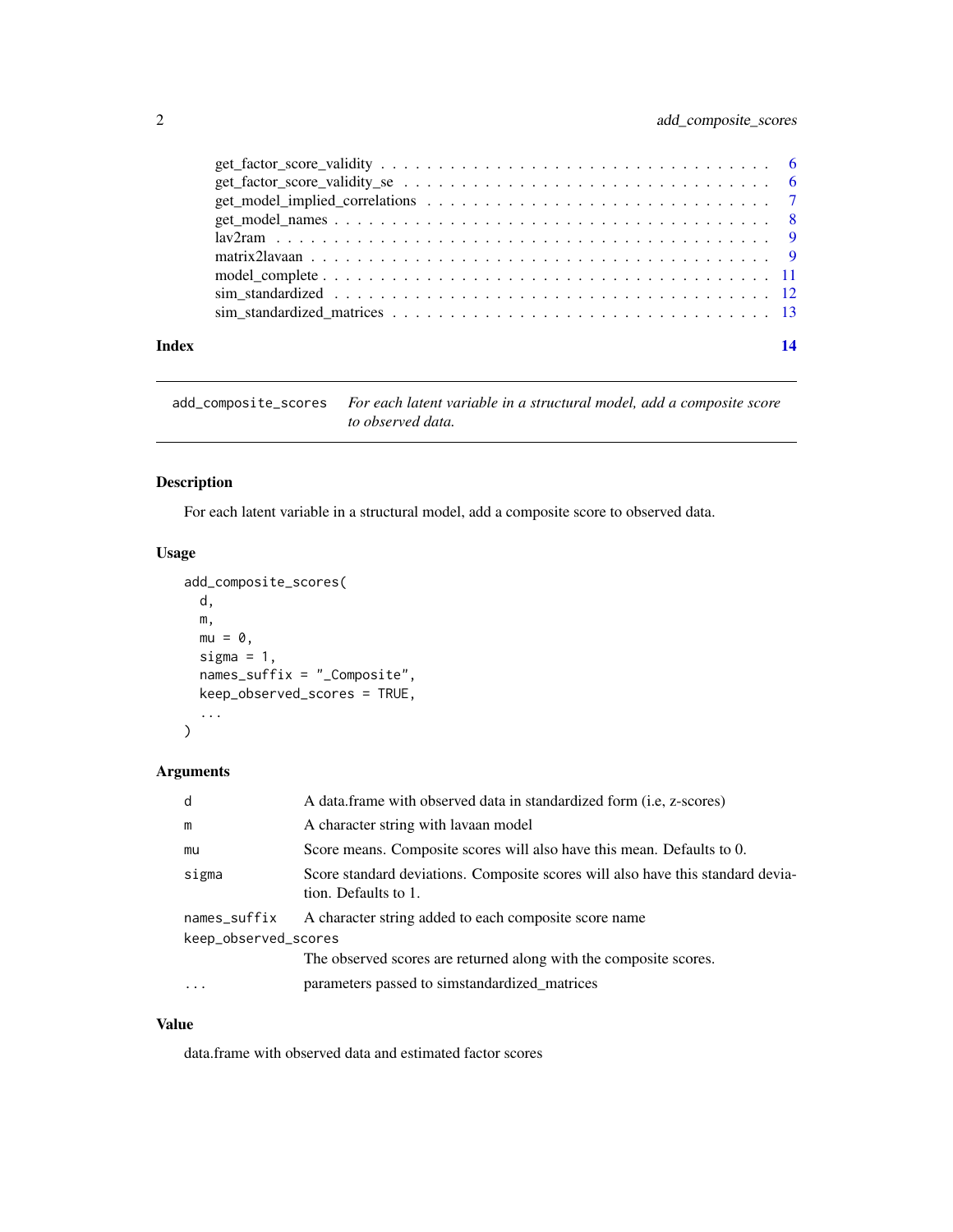# <span id="page-2-0"></span>add\_factor\_scores 3

# Examples

```
library(simstandard)
# lavaan model
m = "X = 0.9 \times X1 + 0.8 \times X2 + 0.7 \times X3"# Make data.frame for two cases
d <- data.frame(
  X1 = c(1.2, -1.2),
  X2 = c(1.5, -1.8),
  X3 = c(1.8, -1.1)# Compute composite scores for two cases
add_composite_scores(d, m)
```

| add_factor_scores | For each latent variable in a structural model, add an estimated factor |
|-------------------|-------------------------------------------------------------------------|
|                   | score to observed data.                                                 |

# Description

For each latent variable in a structural model, add an estimated factor score to observed data.

# Usage

```
add_factor_scores(
 d,
 m,
 mu = 0,
 sigma = 1,
 CI = FALSE,p = 0.95,
 names_suffix = "_FS",
 keep_observed_scores = TRUE,
  ...
```
 $\mathcal{L}$ 

# Arguments

| <sub>d</sub> | A data frame with observed data in standardized form (i.e. z-scores)                                                          |
|--------------|-------------------------------------------------------------------------------------------------------------------------------|
| m            | A character string with lavaan model                                                                                          |
| mu           | Population mean of the observed scores. Factor scores will also have this mean.<br>Defaults to 0.                             |
| sigma        | Population standard deviation of the observed scores. Factor scores will also<br>have this standard deviation. Defaults to 1. |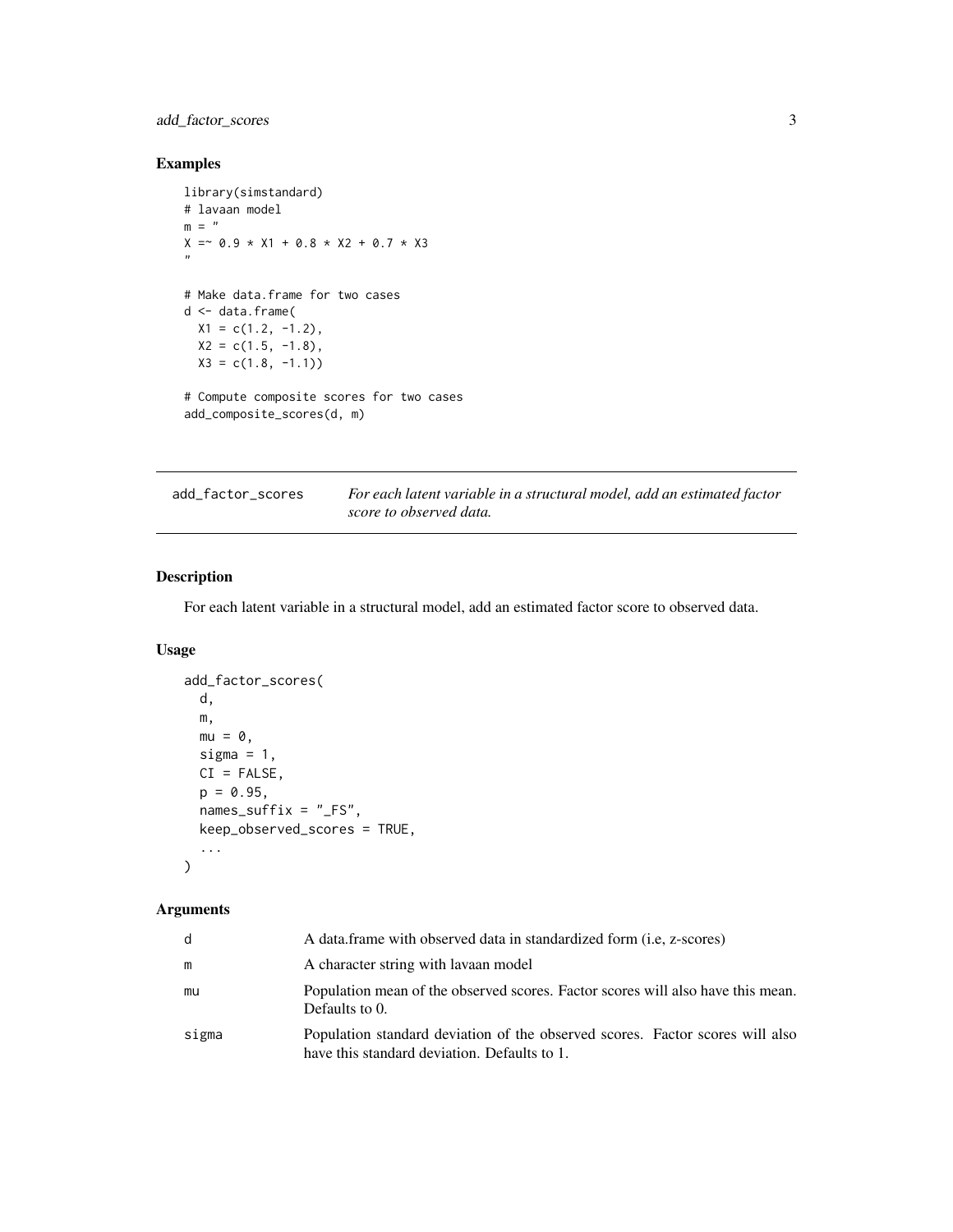<span id="page-3-0"></span>

| СI                   | Add confidence intervals? Defaults to 'FALSE'. If 'TRUE', For each factor<br>score, a lower and upper bound of the confidence interval is created. For ex-<br>ample, the lower bound of factor score 'X' is 'X_LB', and the upper bound is |
|----------------------|--------------------------------------------------------------------------------------------------------------------------------------------------------------------------------------------------------------------------------------------|
|                      | 'X UB'.                                                                                                                                                                                                                                    |
| p                    | confidence interval proportion. Defaults to 0.95                                                                                                                                                                                           |
| names_suffix         | A character string added to each factor score name                                                                                                                                                                                         |
| keep_observed_scores |                                                                                                                                                                                                                                            |
|                      | The observed scores are returned along with the factor scores.                                                                                                                                                                             |
| $\ddots$             | parameters passed to simidardized matrices                                                                                                                                                                                                 |
|                      |                                                                                                                                                                                                                                            |

# Value

data.frame with observed data and estimated factor scores

# Examples

```
library(simstandard)
# lavaan model
m = "X = 0.9 \times X1 + 0.8 \times X2 + 0.7 \times X3"
# Make data.frame for two cases
d <- data.frame(
 X1 = c(1.2, -1.2),
  X2 = c(1.5, -1.8),
  X3 = c(1.8, -1.1)# Compute factor scores for two cases
```
add\_factor\_scores(d, m)

fixed2free *Remove fixed parameters from a lavaan model*

# Description

Remove fixed parameters from a lavaan model

# Usage

fixed2free(m)

# Arguments

m Structural model represented by lavaan syntax

# Value

character string representing lavaan model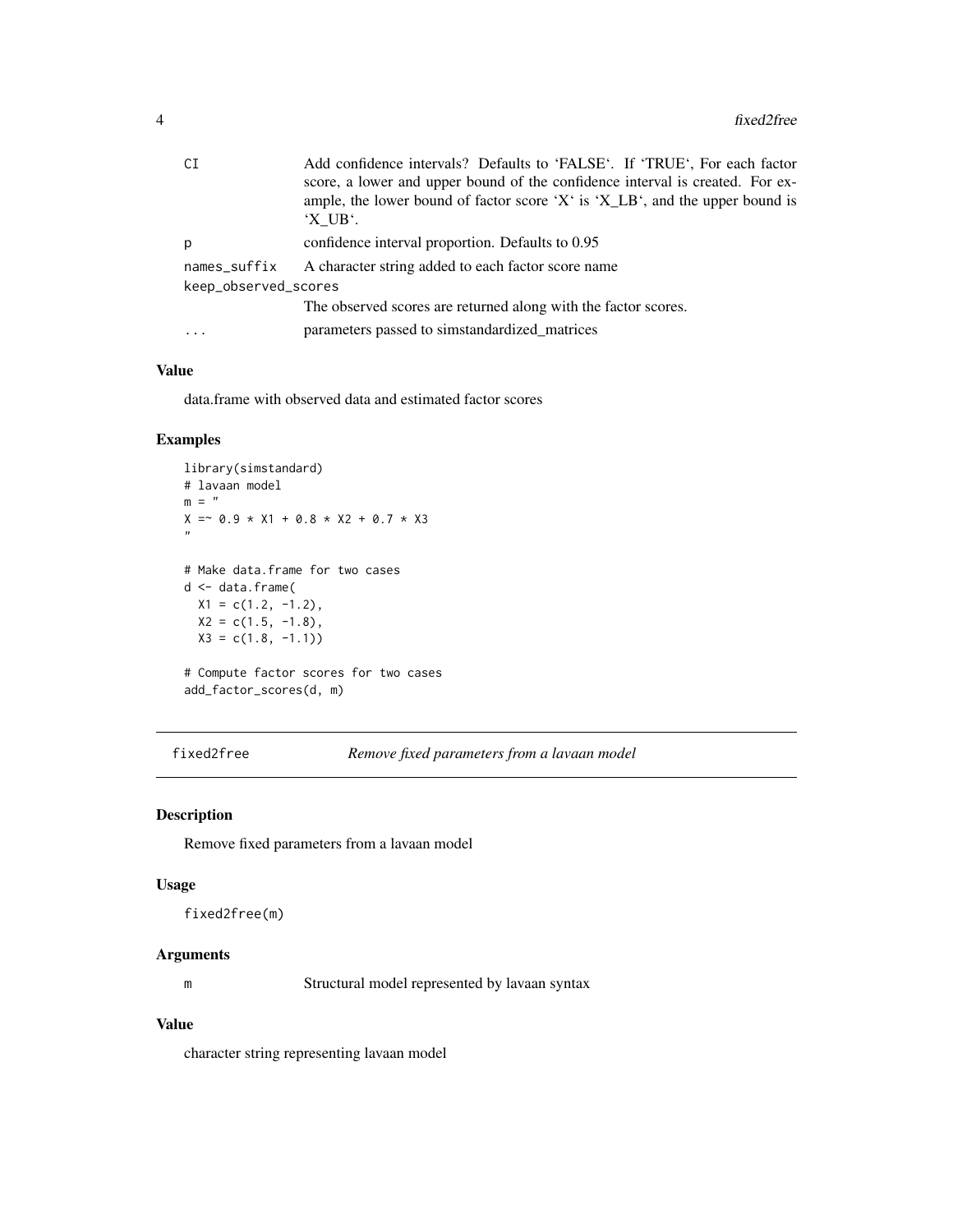# <span id="page-4-0"></span>Examples

```
library(simstandard)
# lavaan model with fixed parameters
m = "Latent_1 = \sim 0.9 \star Ob_11 + 0.8 \star Ob_12 + 0.7 \star Ob_13
Latent_2 = \sim 0.9 \times 0b_21 + 0.6 \times 0b_22 + 0.4 \times 0b_23
"
# Same model, but with fixed parameters removed.
m_free <- fixed2free(m)
cat(m_free)
```

```
get_factor_score_coefficients
```
*Return factor score coefficients*

# Description

Return factor score coefficients

# Usage

```
get_factor_score_coefficients(m, latent = TRUE, errors = FALSE, ...)
```
#### Arguments

| m                       | Structural model represented by lavaan syntax or output of sim_standardized_matrices<br>function. |
|-------------------------|---------------------------------------------------------------------------------------------------|
| latent                  | Include latent variables.                                                                         |
| errors                  | Include observed error and latent disturbances variables.                                         |
| $\cdot$ $\cdot$ $\cdot$ | parameters passed to the 'sim_standardized_matrices' function                                     |

# Value

A matrix of factor score coefficients

# Examples

 $m < -$  "  $A = 0.5 \times A1 + 0.8 \times A2 + 0.8 \times A3$  $B = ~ 0.5 * B1 + 0.8 * B2 + 0.8 * B3$  $B \sim 0.5 * A$ "

get\_factor\_score\_coefficients(m)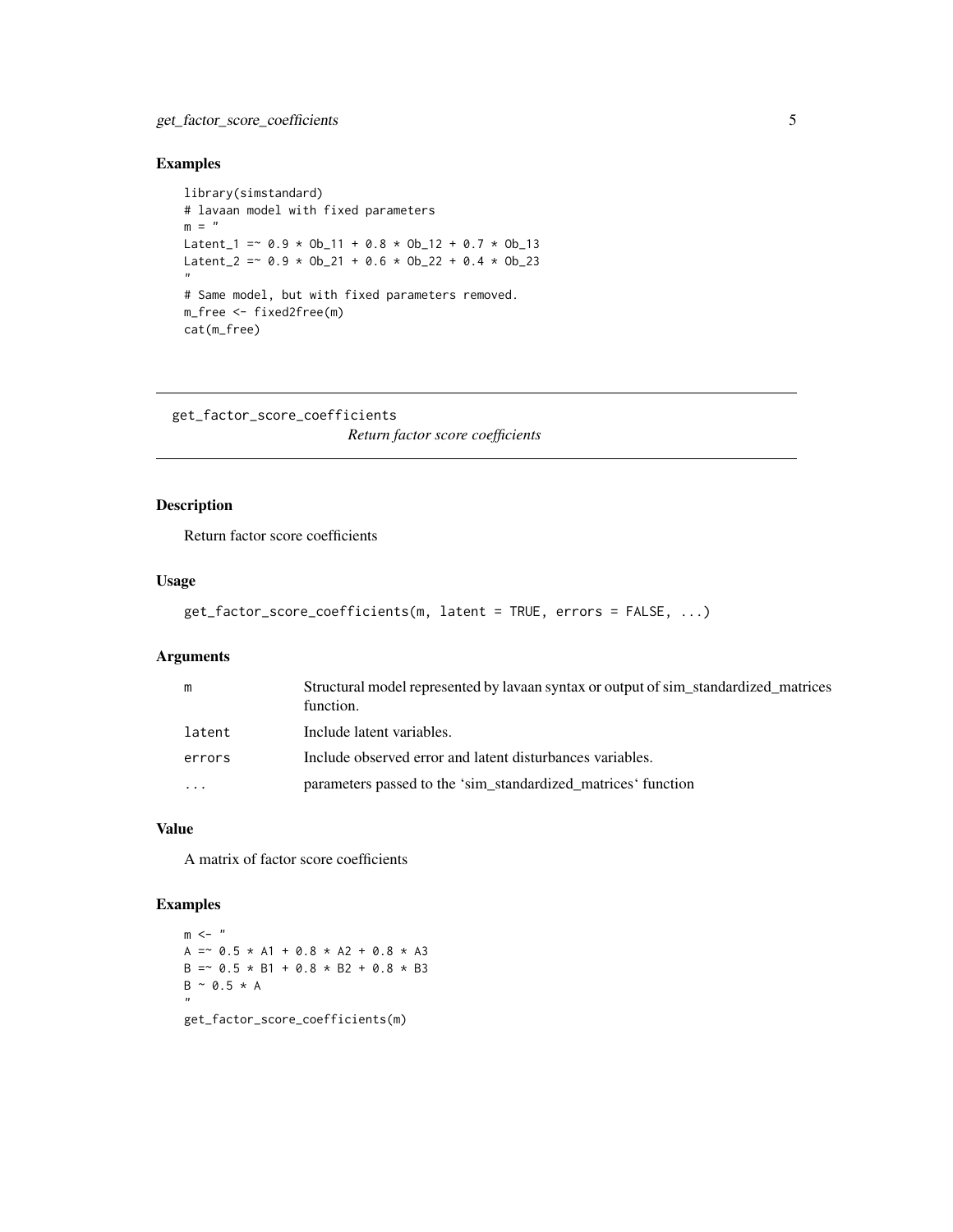```
get_factor_score_validity
```
*Return factor score validity coefficients*

# Description

Return factor score validity coefficients

# Usage

```
get_factor_score_validity(m, latent = TRUE, errors = FALSE, ...)
```
# Arguments

| m        | Structural model represented by lavaan syntax or output of sim standardized matrices<br>function. |
|----------|---------------------------------------------------------------------------------------------------|
| latent   | Include latent variables.                                                                         |
| errors   | Include observed error and latent disturbances variables.                                         |
| $\cdots$ | parameters passed to the 'sim_standardized_matrices' function                                     |

# Value

A matrix of validity coefficients

# Examples

 $m$   $<-$  " A =  $\degree$  0.5 \* A1 + 0.8 \* A2 + 0.8 \* A3  $B = ~ 0.5 * B1 + 0.8 * B2 + 0.8 * B3$  $B \sim 0.5 * A$ " get\_factor\_score\_validity(m)

get\_factor\_score\_validity\_se

*Return factor score validity coefficient standard errors*

# Description

Return factor score validity coefficient standard errors

# Usage

```
get_factor_score_validity_se(m, latent = TRUE, errors = FALSE, ...)
```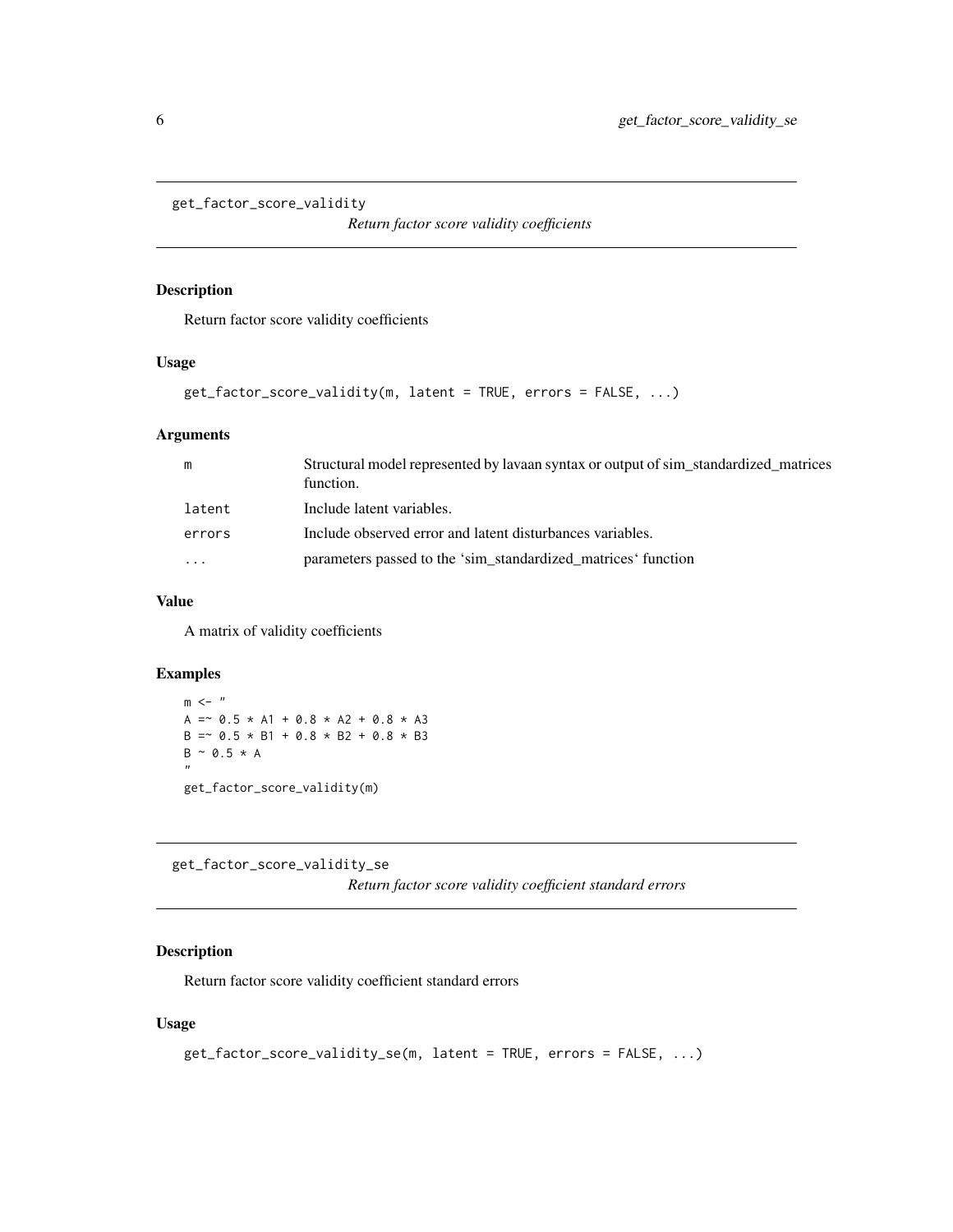# <span id="page-6-0"></span>Arguments

| m      | Structural model represented by lavaan syntax or output of sim_standardized_matrices<br>function. |
|--------|---------------------------------------------------------------------------------------------------|
| latent | Include latent variables.                                                                         |
| errors | Include observed error and latent disturbances variables.                                         |
| .      | parameters passed to the 'sim_standardized_matrices' function                                     |

# Value

A matrix of factor score standard errors

# Examples

 $m$  <- "  $A = 0.5 * A1 + 0.8 * A2 + 0.8 * A3$  $B = 0.5 \times B1 + 0.8 \times B2 + 0.8 \times B3$  $B \sim 0.5 * A$ " get\_factor\_score\_validity\_se(m)

get\_model\_implied\_correlations *Return model-implied correlation matrix*

# Description

Function that takes a lavaan model with standardized parameters and returns a model-implied correlation matrix

# Usage

```
get_model_implied_correlations(
  m,
 observed = TRUE,
 latent = FALSE,errors = FALSE,
  factor_scores = FALSE,
  composites = FALSE,
  ...
\mathcal{E}
```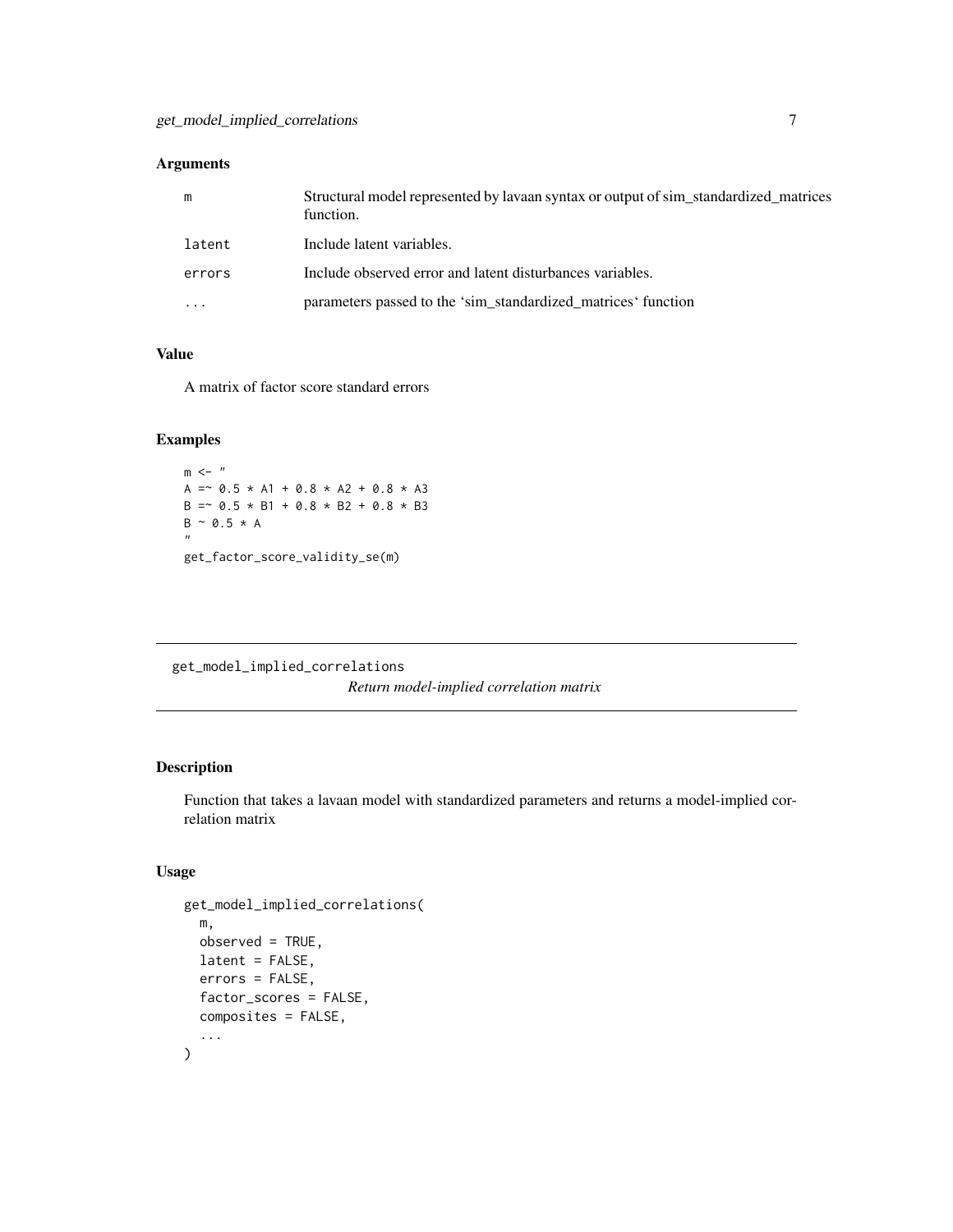# <span id="page-7-0"></span>Arguments

| m          | Structural model represented by lavaan syntax or output of sim_standardized_matrices<br>function. |
|------------|---------------------------------------------------------------------------------------------------|
| observed   | Include observed variables                                                                        |
| latent     | Include latent variables                                                                          |
| errors     | Include observed error and latent disturbances variables                                          |
|            | factor_scores Include factor score variables                                                      |
| composites | Include composite variables                                                                       |
| $\cdots$   | parameters passed to the 'sim_standardized_matrices' function                                     |

# Value

A correlation matrix

# Examples

```
library(simstandard)
# lavaan model
m = "Latent_1 = \degree 0.8 * Ob_1 + 0.7 * Ob_2 + 0.4 * Ob_3"
```
get\_model\_implied\_correlations(m)

get\_model\_names *Return model names*

# Description

Return model names

# Usage

```
get_model_names(m, ...)
```
# Arguments

| m | Structural model represented by lavaan syntax or output of sim standardized matrices<br>function. |
|---|---------------------------------------------------------------------------------------------------|
| . | parameters passed to the 'sim standardized matrices' function                                     |

# Value

A list of variable names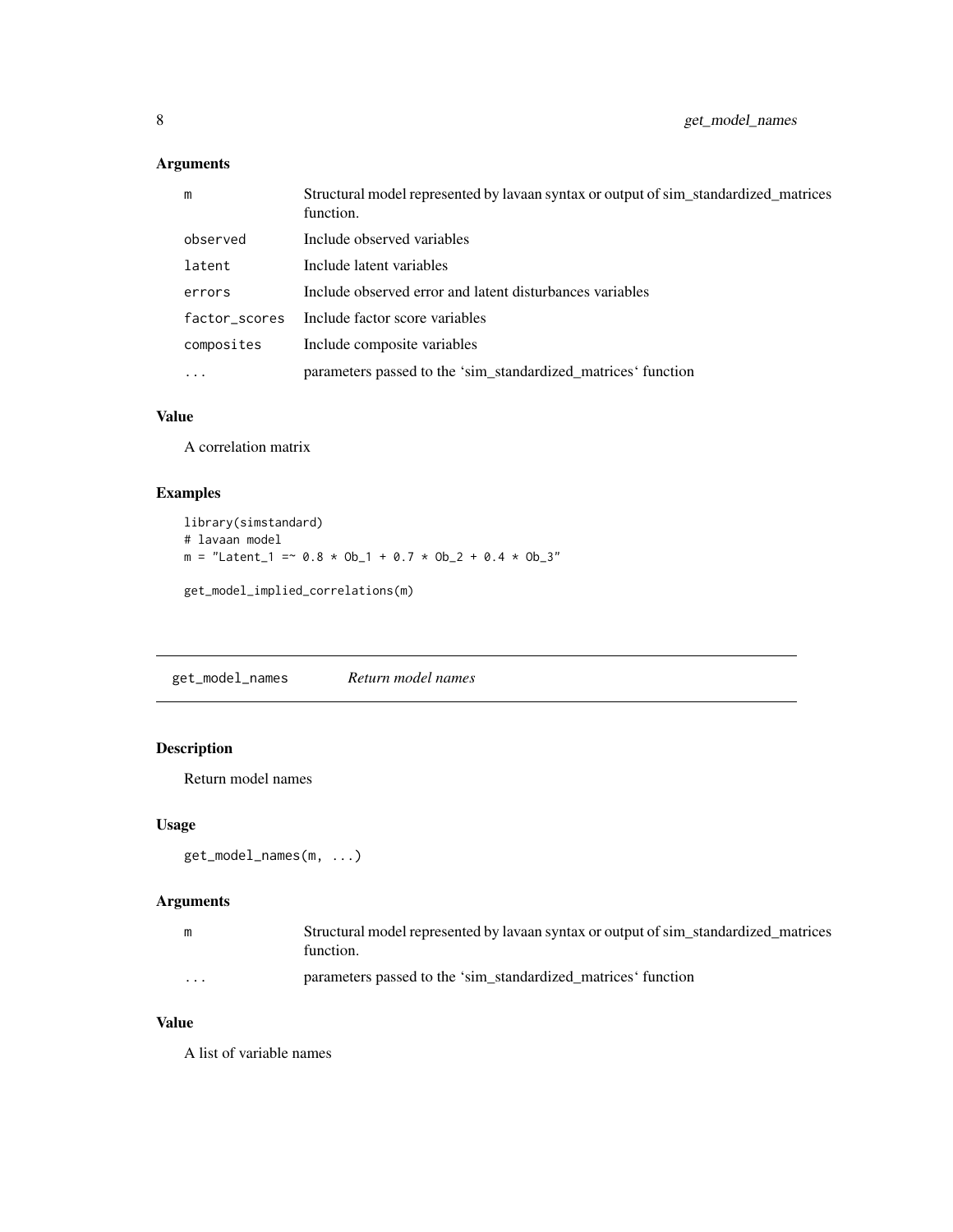#### <span id="page-8-0"></span>lav2ram 9

# Examples

 $m < -$ " A =  $\degree$  0.5 \* A1 + 0.8 \* A2 + 0.8 \* A3  $B = 0.5 \times B1 + 0.8 \times B2 + 0.8 \times B3$  $B \sim 0.5 * A$ " get\_model\_names(m)

lav2ram *Extract standardized RAM matrices from a lavaan object*

# Description

Extract standardized RAM matrices from a lavaan object

# Usage

lav2ram(fit)

# Arguments

fit An object of class lavaan

# Value

list of RAM matrices A (asymmetric paths), S (symmetric paths), and F (filter matrix)

matrix2lavaan *Create lavaan model syntax from matrix coefficients*

# Description

Create lavaan model syntax from matrix coefficients

# Usage

```
matrix2lavaan(
  measurement_model = NULL,
  structural_model = NULL,
  covariances = NULL
\mathcal{E}
```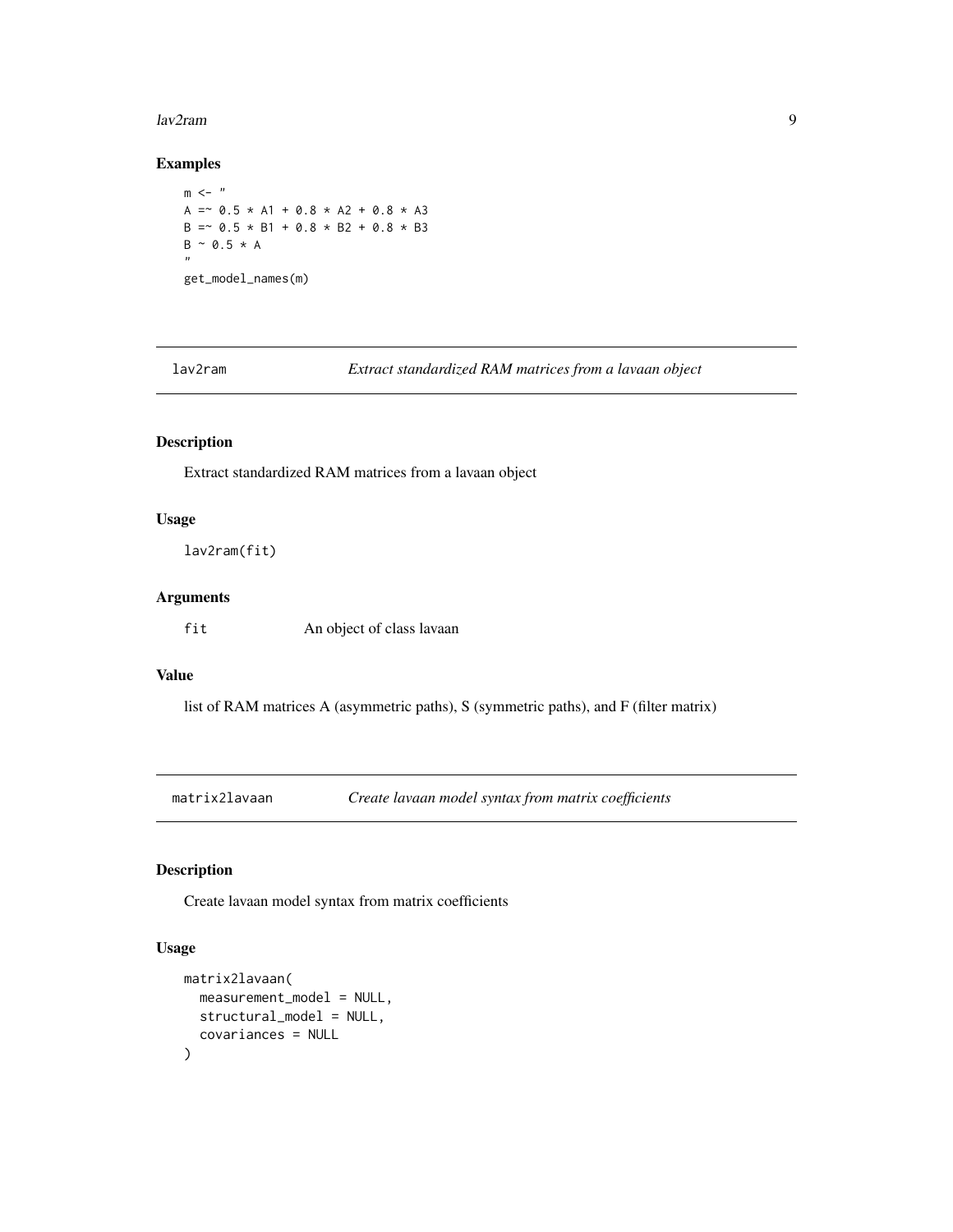#### Arguments

| measurement_model |                                                                                                                                                                                                 |
|-------------------|-------------------------------------------------------------------------------------------------------------------------------------------------------------------------------------------------|
|                   | A matrix or data. frame with measurement model loadings. Column names are                                                                                                                       |
|                   | latent variables. Row names or the first column of a data.frame are indicator                                                                                                                   |
|                   | variables.                                                                                                                                                                                      |
| structural_model  |                                                                                                                                                                                                 |
|                   | A matrix or data frame with structural model coefficients (i.e., regressions).<br>Column names are "causal" variables. Row names or the first column of a<br>data frame are "effect" variables. |
| covariances       | A matrix or data frame with model covariances. Column names must match the<br>row names. If a data frame, row variable names can be specified in the first<br>column.                           |

#### Value

a character string with lavaan syntax

# Examples

```
library(simstandard)
# Specifying the measurement model:
# For a data.frame, the column names are latent variables,
# and the indicators can be specified as rownames.
m <- data.frame(X = c(0.7,0.8,0,0),
                Y = c(0, 0, 0.8, 0.9)rownames(m) <- c("A", "B", "C", "D")
# Indicator variables can also be specified
# as the first column variable
# with subsequent column names as latent variables
m \le - data.frame(Indicators = c("A", "B", "C", "D"),
                X = c(0.7, 0.8, 0, 0),Y = c(0, 0, 0.8, 0.9)# Alternately, a matrix can be used:
m \leq - matrix(c(0.7, 0.8, 0, 0, 0)0,0,0.8,0.9),
              ncol = 2,
              dimnames = list(c("A", "B", "C", "D"),c("X", "Y")))
# Specifying the structural coefficients:
# The regression coefficients of the structural model can be
# specified as either a data.frame or a matrix. Column names
# are the predictors and row names are the criterion variables.
# With a data.frame, criterion variables can alternataly be
# specified with as the first column.
s \le matrix(0.5, nrow = 1, ncol = 1, dimnames = list("Y", "X"))
# The covariance matrix must be symmetric. Can also be specified
# as a data. frame.
Sigma \leq matrix(c(1, 0.3,
                  0.3, 1),nrow = 2,ncol = 2,
```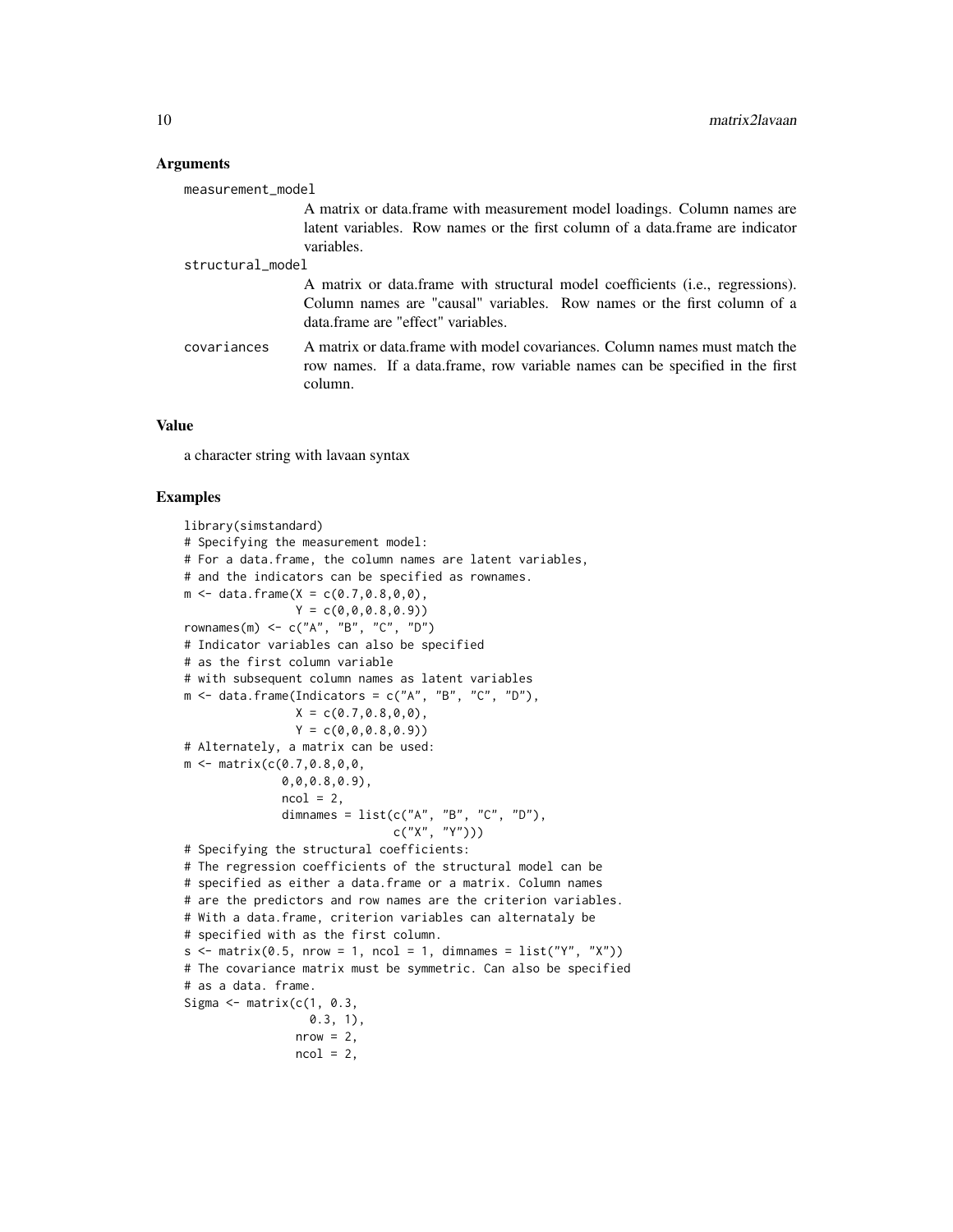# <span id="page-10-0"></span>model\_complete 11

```
dimnames = list(c("B", "C"),c("B", "C")) )
model <- matrix2lavaan(measurement_model = m,
                       structural_model = s,
                       covariances = Sigma)
cat(model)
```
model\_complete *Function that takes a lavaan model with standardized paths and loadings and returns a complete lavaan model syntax with standardized variances*

#### Description

Function that takes a lavaan model with standardized paths and loadings and returns a complete lavaan model syntax with standardized variances

#### Usage

```
model_complete(m)
```
#### Arguments

m Structural model represented by lavaan syntax

# Value

character string representing lavaan model

# Examples

```
library(simstandard)
# lavaan model
m = "Latent_1 = \degree 0.9 * Ob_11 + 0.8 * Ob_12 + 0.7 * Ob_13
Latent_2 = \sim 0.9 \times Ob_21 + 0.6 \times Ob_22 + 0.4 \times Ob_23
Latent_2 \sim 0.6 \star Latent_1
"
# Same lavaan syntax, but with standardized variances
m_complete <- model_complete(m)
cat(m_complete)
```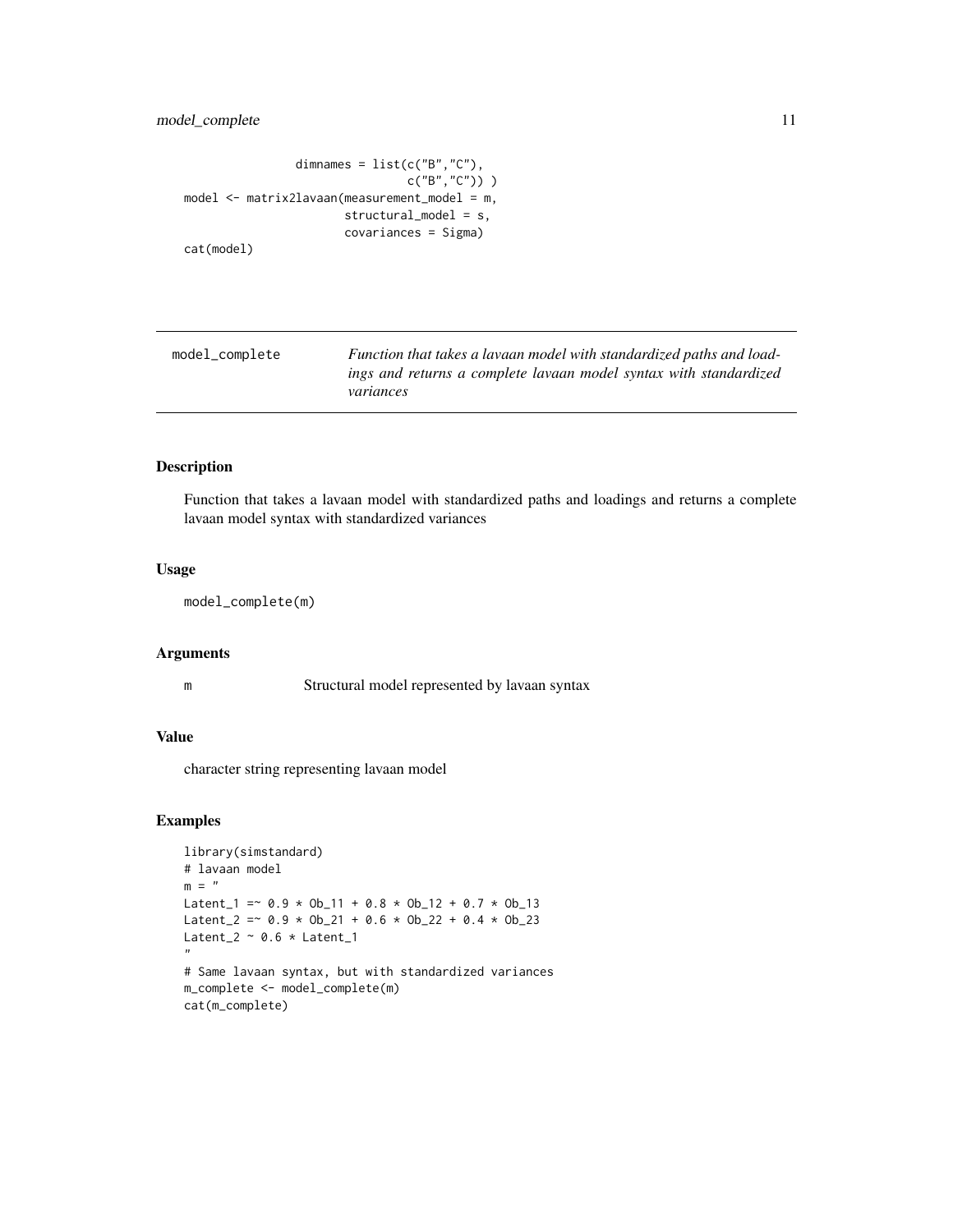<span id="page-11-0"></span>

# Description

This function takes a lavaan model with standardized parameters and simulates latent scores, errors, disturbances, and observed scores.

# Usage

```
sim_standardized(
 m,
 n = 1000,observed = TRUE,
 latent = TRUE,errors = TRUE,
  factor_scores = FALSE,
  composites = FALSE,
 matrices = FALSE,
  ...
)
```
# Arguments

| m             | Structural model represented by lavaan syntax            |
|---------------|----------------------------------------------------------|
| n             | Number of simulated cases                                |
| observed      | Include observed variables                               |
| latent        | Include latent variables                                 |
| errors        | Include observed error and latent disturbances variables |
| factor_scores | Include factor score variables                           |
| composites    | Include composite variables                              |
| matrices      | Include matrices as attribute of tibble                  |
|               | Arguments passed to 'simstandardized_matrices'           |

# Details

This function supports the '~' operator for regressions, the '~~' for covariances (but not variances), and the '=~' latent variable loadings. It does not support intercepts (e.g,. 'y ~ 1'), thresholds, scaling factors, formative factors, or equality constraints.

#### Value

tibble with standardized data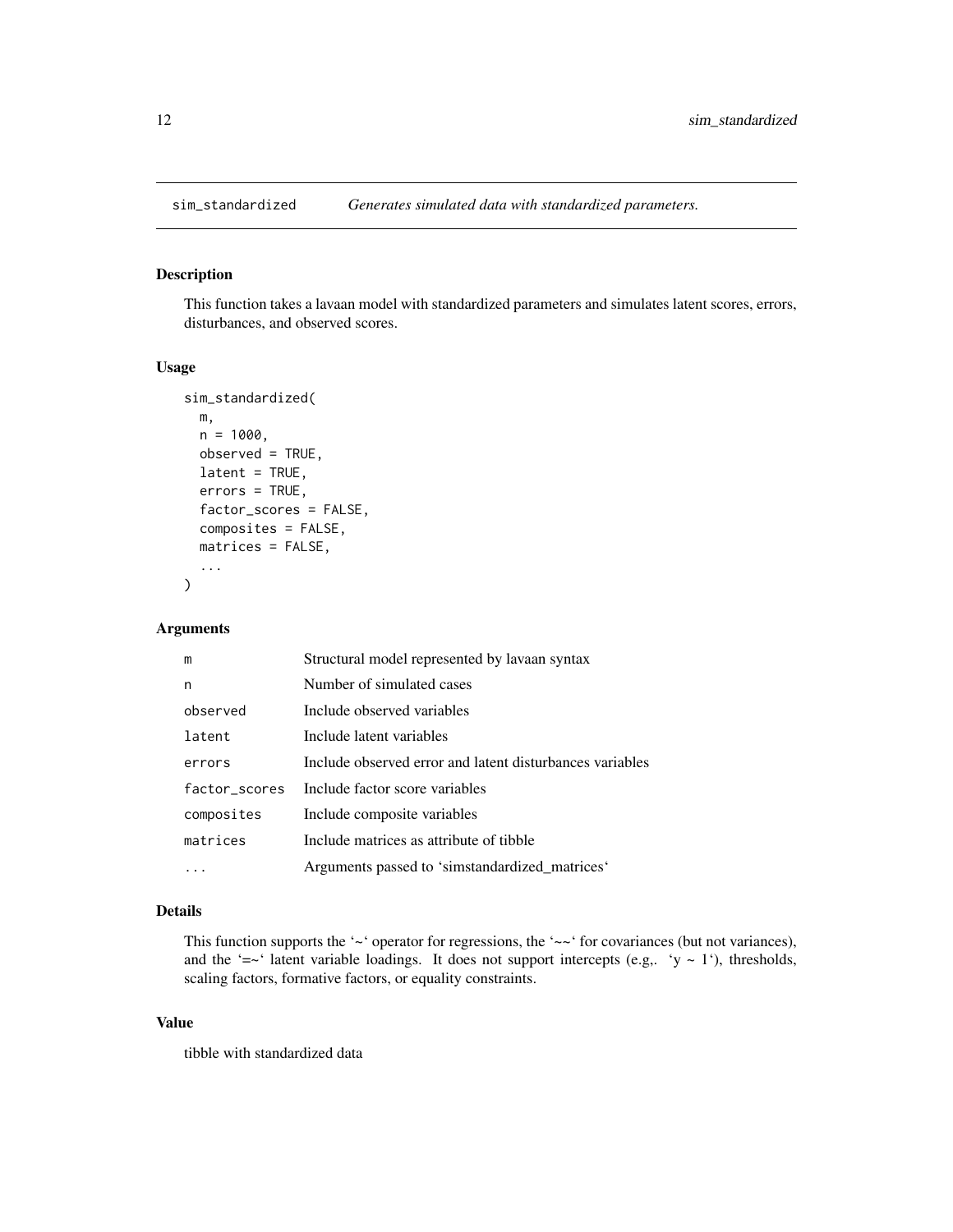# <span id="page-12-0"></span>Examples

library(simstandard) # Lavaan model  $m =$  "Latent\_1 =  $\sim$  0.8  $\star$  Ob\_1 + 0.7  $\star$  Ob\_2 + 0.4  $\star$  Ob\_3" # simulate 10 cases sim\_standardized(m, n = 10)

sim\_standardized\_matrices

*Return model characteristics*

# Description

Function that takes a lavaan model with standardized parameters and returns a list with model characteristics

# Usage

```
sim_standardized_matrices(m, max_iterations = 100, composite_threshold = NULL)
```
#### Arguments

m Structural model represented by lavaan syntax

max\_iterations Maximum number of iterations before the algorithm fails

composite\_threshold

Loadings with absolute values less than this threshold will not be counted as composite indicators

# Details

This function supports the ' $\sim$ ' operator for regressions, the ' $\sim\sim$ ' for covariances (but not variances), and the '=~' latent variable loadings. It does not support intercepts (e.g,. 'y ~ 1'), thresholds, scaling factors, formative factors, or equality constraints.

# Value

list of path and covariance coefficients

# Examples

```
library(simstandard)
# lavaan model
m = "Latent_1 = ~ 0.8 * Ob_1 + 0.7 * Ob_2 + 0.4 * Ob_3"
sim_standardized_matrices(m)
```